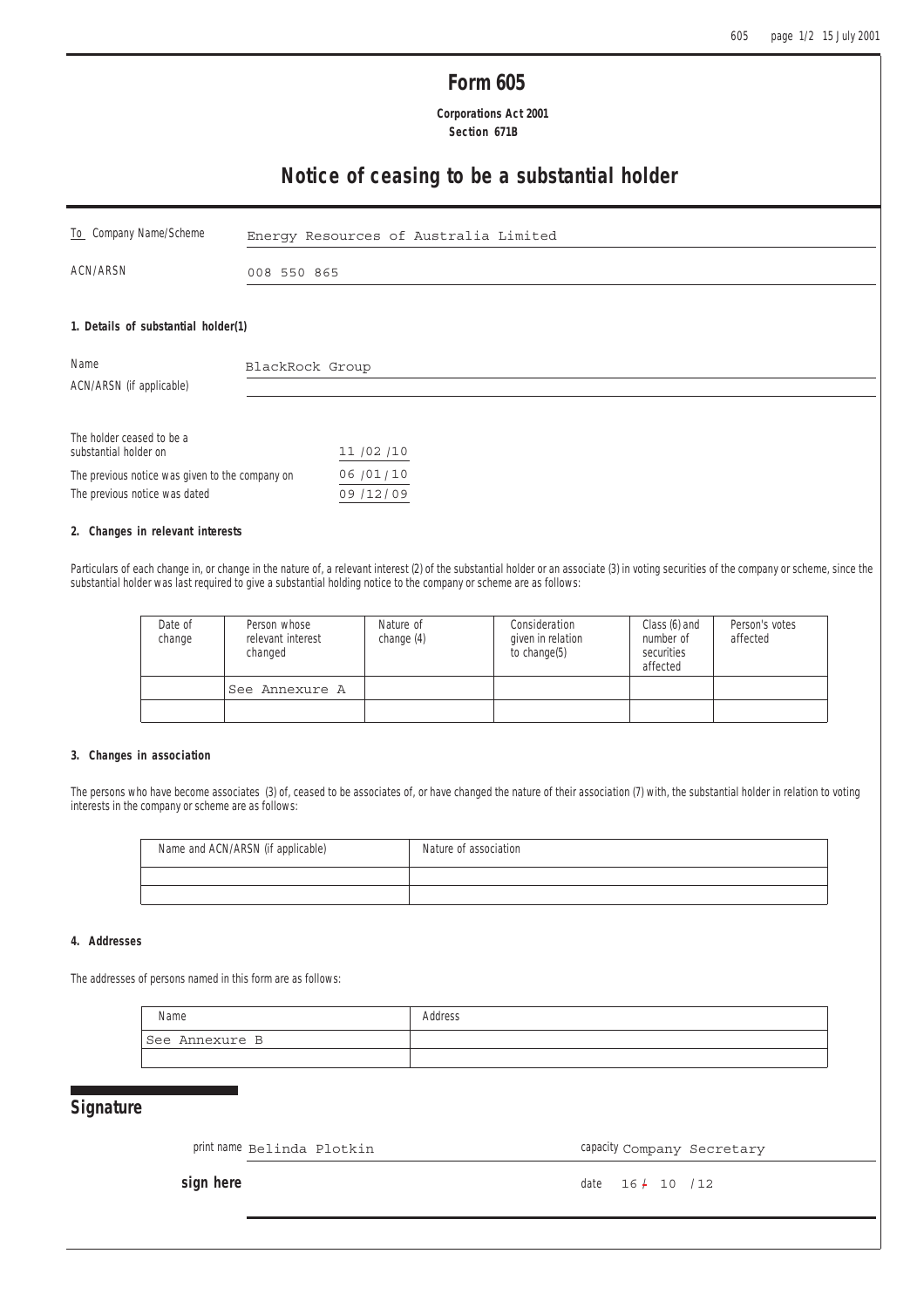This is Annexure A of (1) page referred to in form 605 Notice of ceasing to be a substantial shareholder

|                                           | 16-Oct-12   |
|-------------------------------------------|-------------|
| <b>Belinda Plotkin, Company Secretary</b> | <b>Date</b> |

### **2. Changes in relevant interests**

| <b>Energy Resources of Australia Limited</b> |                                                     |                         |                                                              |     |                                                |                            |
|----------------------------------------------|-----------------------------------------------------|-------------------------|--------------------------------------------------------------|-----|------------------------------------------------|----------------------------|
| Date of Change                               | <b>Person whose</b><br>relevant interest<br>changed | Nature of<br>change (4) | Consideration<br>given in relation<br>to change (5)<br>(AUD) |     | Class (6) and number<br>of securities affected | Person's<br>votes affected |
| 10 Dec 2009 to<br>11 Feb 2010                | <b>BlackRock Group</b>                              | Purchases               | 11.091.497                                                   | ord | 503,862                                        | 503.862                    |
|                                              | <b>BlackRock Group</b>                              | Sales                   | 31,684,560                                                   | ord | 1.680.833                                      | 1,680,833                  |